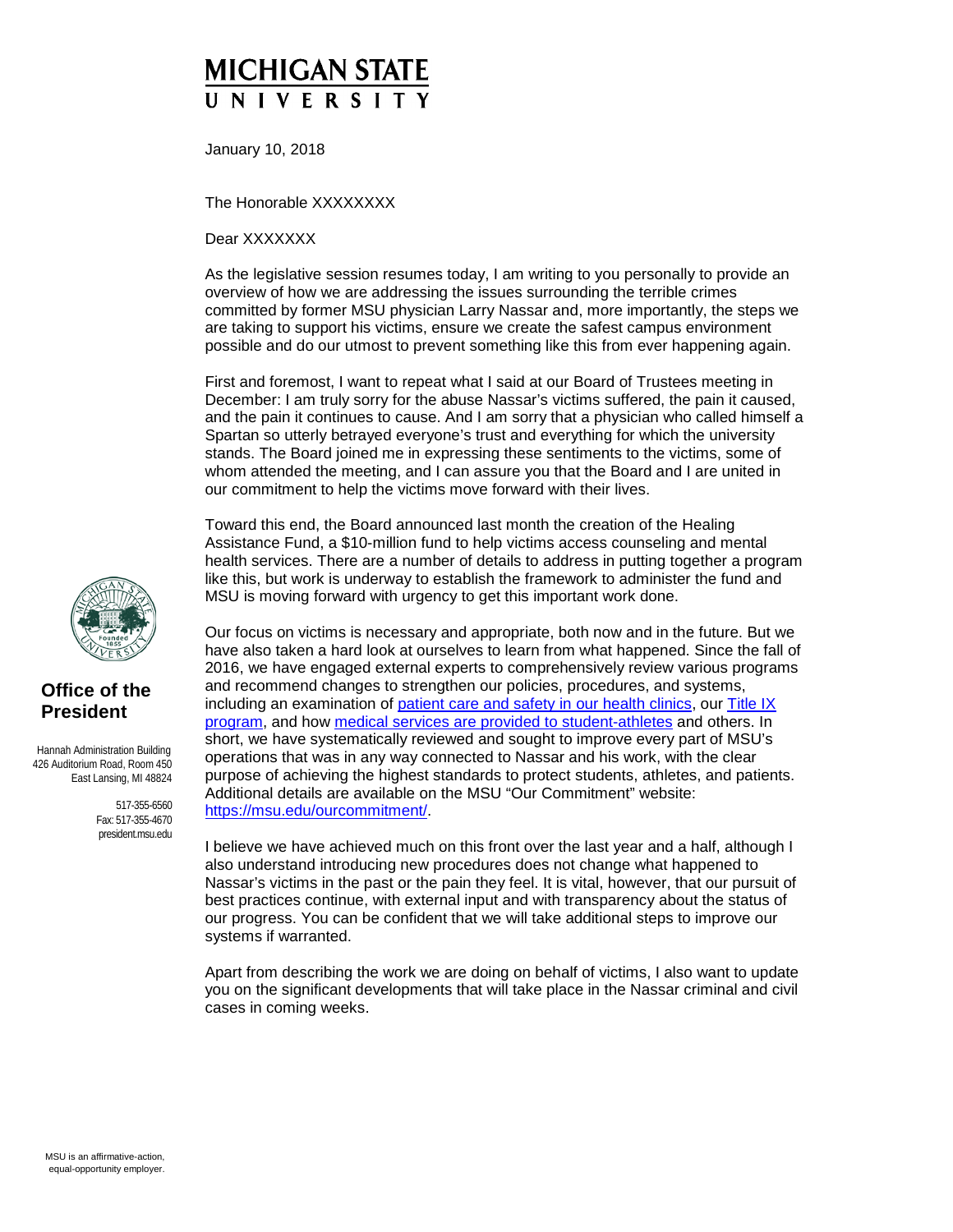As you no doubt are aware, Nassar has pleaded guilty in three criminal proceedings – federal child pornography charges, sexual assault cases in Ingham County, and sexual assault cases in Eaton County. He has been given the equivalent of a life sentence of 60 years for the pornography charges, the first of what I hope will be several lengthy prison sentences. Later this month, he will be sentenced separately in Ingham and Eaton counties. Following standard procedure in these types of cases, the victims will first be given the opportunity to make statements in court regarding their assaults and the impact those assaults have had on their lives. This will happen in both counties, and Nassar will likely be present for the sessions.

The Ingham County proceedings are scheduled to begin on Tuesday, January 16, and may run several days; the Eaton County victim impact proceedings are scheduled for January 31. MSU and the MSU Police Department have worked and will continue to work with any law enforcement investigation looking into criminal matters involving Nassar, and I thank the FBI, the U.S. Attorney, the Michigan Attorney General, and our university police for their hard work and dedication in bringing Nassar to justice.

While the criminal cases are moving toward a conclusion, the civil litigation against MSU, involving multiple cases filed on behalf of victims, is in its early stages. As it moves forward, I hope you will keep a few important points in mind.

First, MSU is entitled to, and its insurers expect, that we will mount a vigorous defense of these cases unless a reasonable settlement can be obtained. This means MSU's lawyers will soon be making arguments in defense of the claims of civil liability. There is nothing extraordinary about such legal efforts – they are typical at this initial stage of civil litigation. At the same time, I well understand that given Nassar's horrendous acts, it will be easy to portray these arguments as disrespectful to the victims. Please know that the defenses raised on MSU's behalf are in no way a reflection of our view of the victims, for whom we have the utmost respect and sympathy, but rather represent, as the Board has said, our desire "to protect MSU's educational and research missions."

Second, depending on the Court's rulings on the initial legal arguments, the parties may enter into a period of "discovery," in which each side will be able to review relevant documents and depose relevant witnesses to determine what happened and when. The entire pre-trial process can be time consuming, but it is often the standard means by which complex cases like this are decided on legal grounds or brought forward to trial.

So, as the litigation progresses in the months ahead, you will likely continue to hear a variety of allegations and accusations against the university, and I simply ask that you understand that MSU cannot litigate the cases in the media, and that many public assertions may go unchallenged unless or until they are addressed in open court.

Finally, as you may know, there have been requests that MSU release information regarding an internal review being conducted in preparation for the pending civil litigation by MSU's outside legal counsel, former U.S. Attorney Patrick Fitzgerald. We have faced accusations that we are not being transparent and, worse, that we are engaging in a cover-up of the events surrounding Nassar's crimes. These accusations are untrue.

As we have said before, because the civil claims against MSU are active, we are limited in what we can say publicly. But I want to underscore that Mr. Fitzgerald, in a recent letter to the Michigan Attorney General, stated that the Board, for whom he works, gave him and his colleagues these clear directions: